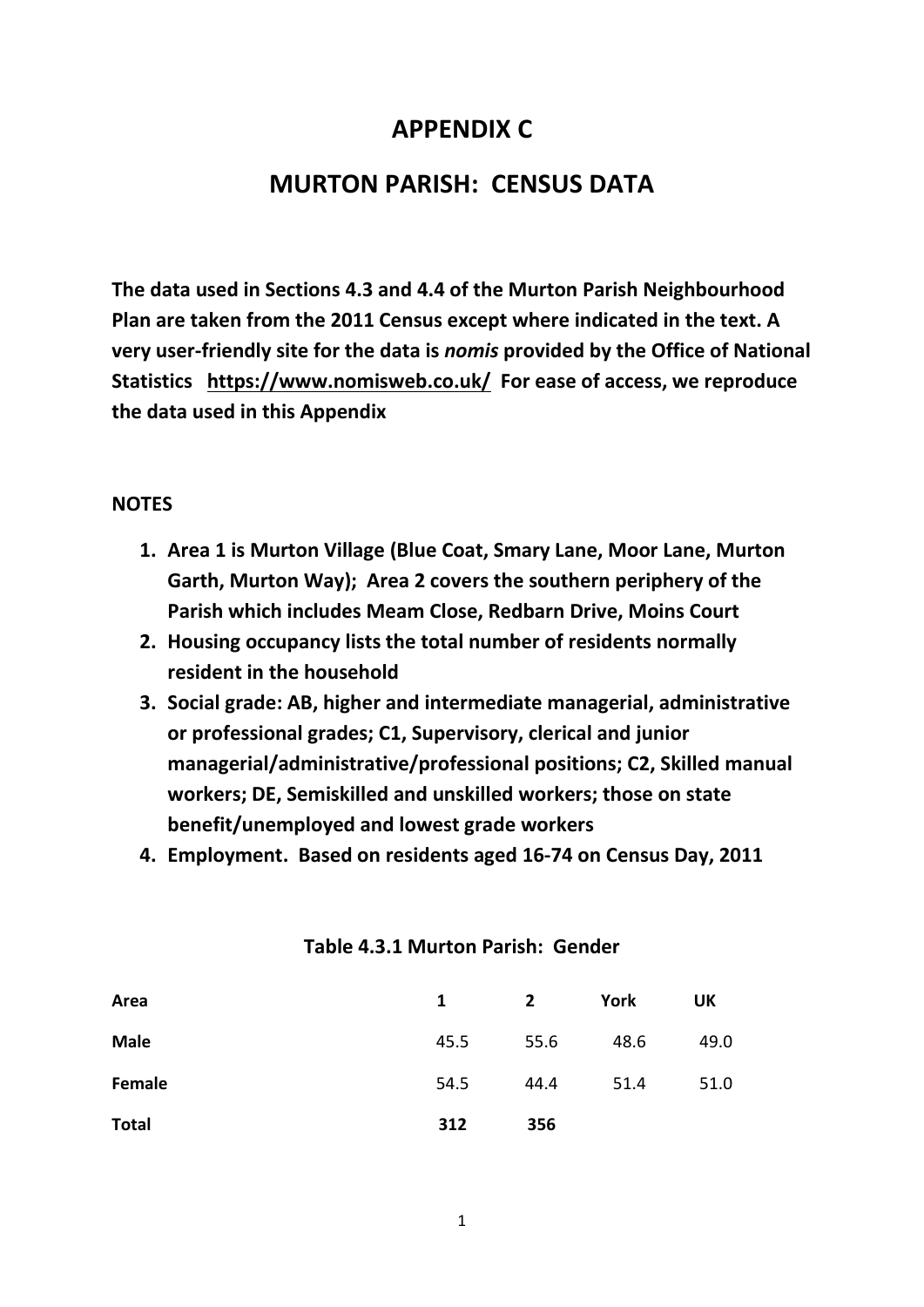#### **Table 4.3.2 Murton Parish: Ethnic groups**

## **Ethnic groups (%)**

| Area                | 1    | $\mathbf{2}$ | York | UK   |
|---------------------|------|--------------|------|------|
| White               | 97.8 | 92.7         | 94.0 | 86.0 |
| Other ethnicity     | 2.2  | 7.3          | 6.0  | 14.0 |
| <b>Total number</b> | 312  | 356          |      |      |

## **Table 4.3.3 Murton Parish: Country of birth**

## **Country of birth (%)**

| Area                | 1    | 2    | York | UK   |
|---------------------|------|------|------|------|
| White               | 97.8 | 93.0 | 90.8 | 86.9 |
| Other ethnicity     | 2.2  | 7.0  | 9.2  | 13.1 |
| <b>Total number</b> | 312  | 356  |      |      |

#### **Table 4.3.4 Murton Parish: Age structure**

|           | $1+2$      | <b>Osbaldwick</b><br>ward | York |
|-----------|------------|---------------------------|------|
| Age       | Number (%) | <b>Number</b>             | %    |
| $0-4$     | 35(5.2)    | 148                       | 5.4  |
| $5 - 7$   | 15(2.2)    | 98                        | 2.9  |
| $8-9$     | 16(2.4)    | 73                        | 1.8  |
| $10 - 14$ | 43 (6.4)   | 191                       | 4.9  |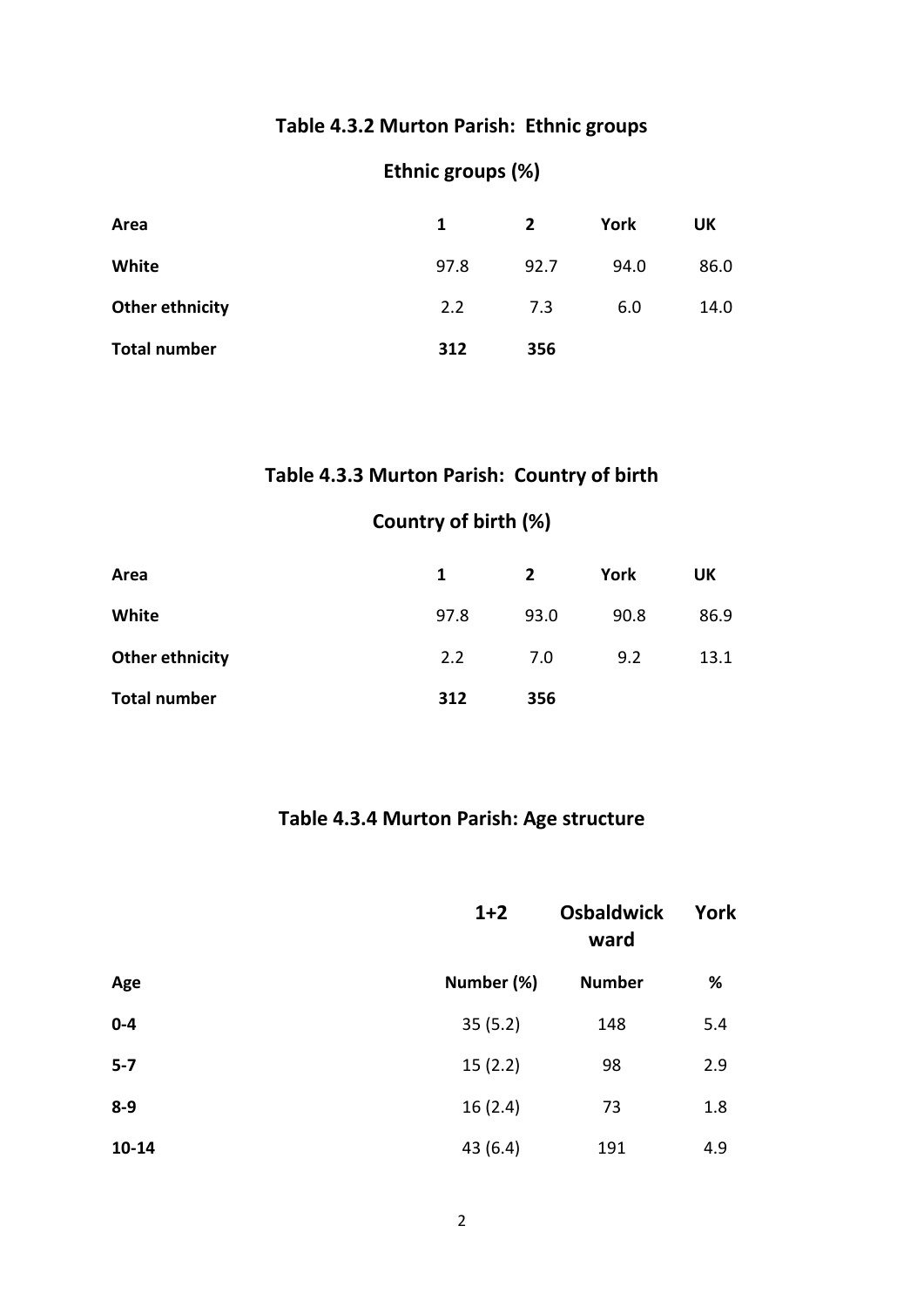| <b>Total number</b> | 668        | 3,570 | 198,051 |
|---------------------|------------|-------|---------|
| 90 and over         |            | 47    | 0.8     |
| 85-89               | 2(0.3)     | 89    | 1.6     |
| 75-84               | 31(4.6)    | 343   | 5.9     |
| 65-74               | 42 (6.3)   | 410   | 8.5     |
| 30-64               | 32(4.8)    | 219   | 5.9     |
| 45-59               | 125 (18.7) | 648   | 18.4    |
| 30-44               | 141 (21.1) | 601   | 19.6    |
| 25-29               | 47(7.0)    | 142   | 7.1     |
| $20 - 24$           | 89 (13.3)  | 349   | 10.0    |
| 18-19               | 30(4.5)    | 107   | 4.0     |
| $16-17$             | 12(1.8)    | 70    | 2.1     |
| 15                  | 8(1.2)     | 34    | 1.0     |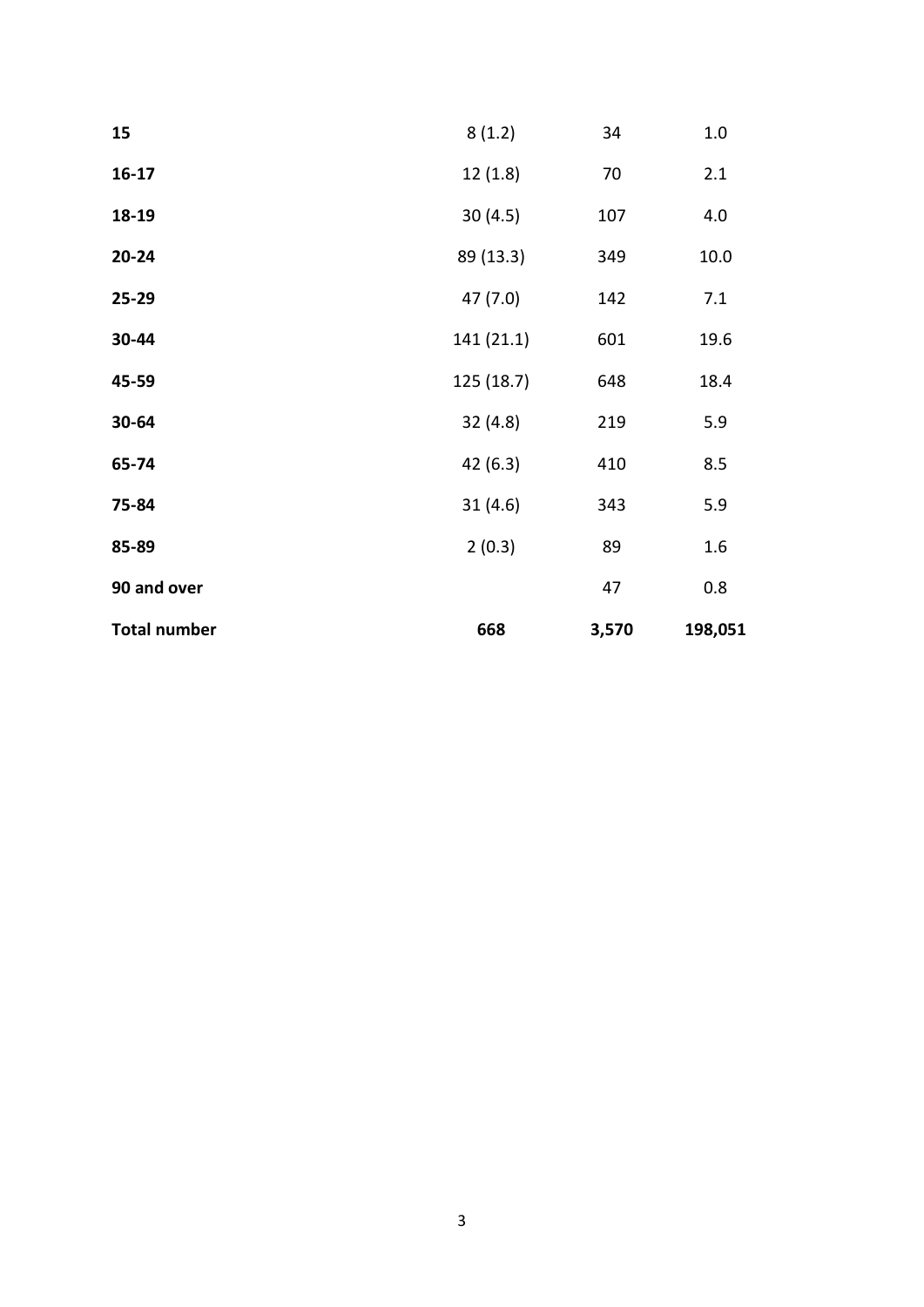#### **SUMMARY**

| <b>AGE</b>  |       |                           |      |
|-------------|-------|---------------------------|------|
| %           | $1+2$ | <b>Osbaldwick</b><br>ward | York |
| $0 - 9$     | 939   | 9.0                       | 10.1 |
| $10-17$     | 9.5   | 8.3                       | 8.0  |
| 18-24       | 17.8  |                           | 14.0 |
| 60 and over | 16.0  | 31.6                      | 22.8 |

# **Table 4.3.5 Murton Parish: Partnership status**

## **Partnership status (%)**

| Area                | 1    | $\overline{2}$ | <b>York</b> | <b>UK</b> |
|---------------------|------|----------------|-------------|-----------|
| <b>Single</b>       | 26.0 | 60.0           | 38.6        | 34        |
| <b>Married</b>      | 56.8 | 27.0           | 44.0        | 47.0      |
| <b>Divorced</b>     | 11.2 | 6.9            | 6.5         | 9         |
| Separated           | 1.5  | 2.1            | 2.0         | 3.0       |
| Widowed             | 4.5  | 2.1            | 6.7         | 7.0       |
| Same sex            |      |                | 0.3         | 0.2       |
| <b>Total number</b> | 269  | 282            | 166,275     |           |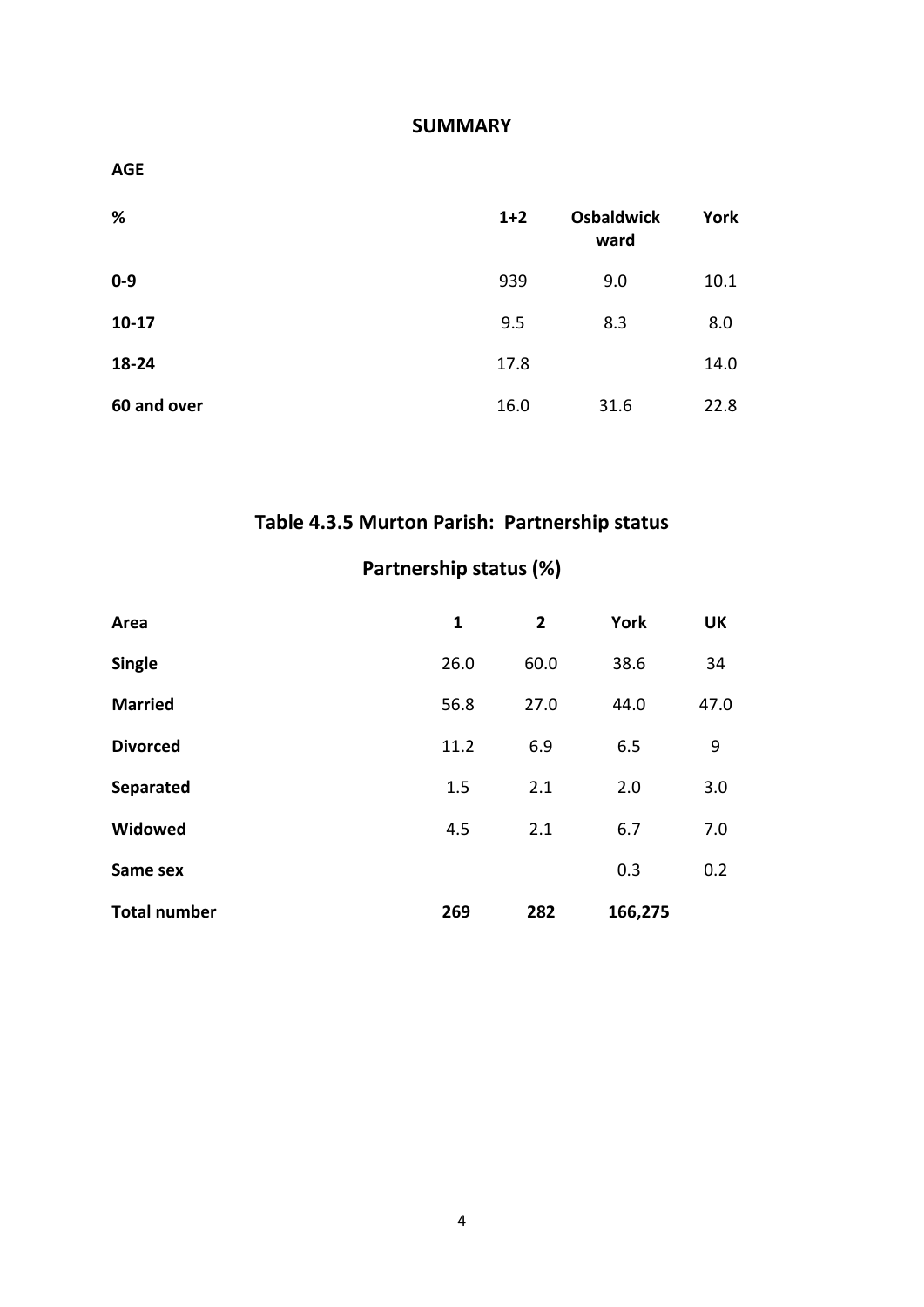#### **Table 4.3.6 Murton Parish: Social Grades**

## **Social grade (%)**

| Area                | 1    | $\mathbf{2}$ | York   |
|---------------------|------|--------------|--------|
| AB                  | 25.2 | 24.1         | 27.2   |
| C1                  | 31.1 | 38.0         | 32.5   |
| C <sub>2</sub>      | 28.2 | 22.4         | 18.5   |
| <b>DE</b>           | 15.5 | 15.5         | 21.8   |
| <b>Total number</b> | 103  | 116          | 61,302 |

#### **Table 4.3.7**

## **Murton Parish: Education and qualifications (%)**

|                                   | 1    | $\overline{2}$ | <b>UK</b> |
|-----------------------------------|------|----------------|-----------|
| <b>Degree</b>                     | 23.0 | 30.5           | 27.1      |
| Apprenticeship                    | 8.6  | 4.6            | 3.6       |
| 2+ A levels                       | 13.4 | 32.6           | 12.3      |
| 5+ GCSE, 1 A level, 1-2 AS levels | 20.0 | 12.0           | 15.2      |
| 1-4 GCSEs                         | 11.9 | 7.8            | 13.2      |
| <b>No GCSEs</b>                   | 18.2 | 9.2            | 22.9      |
| <b>Other</b>                      | 4.8  | 3.2            | 5.5       |
| <b>Total number</b>               | 269  | 282            |           |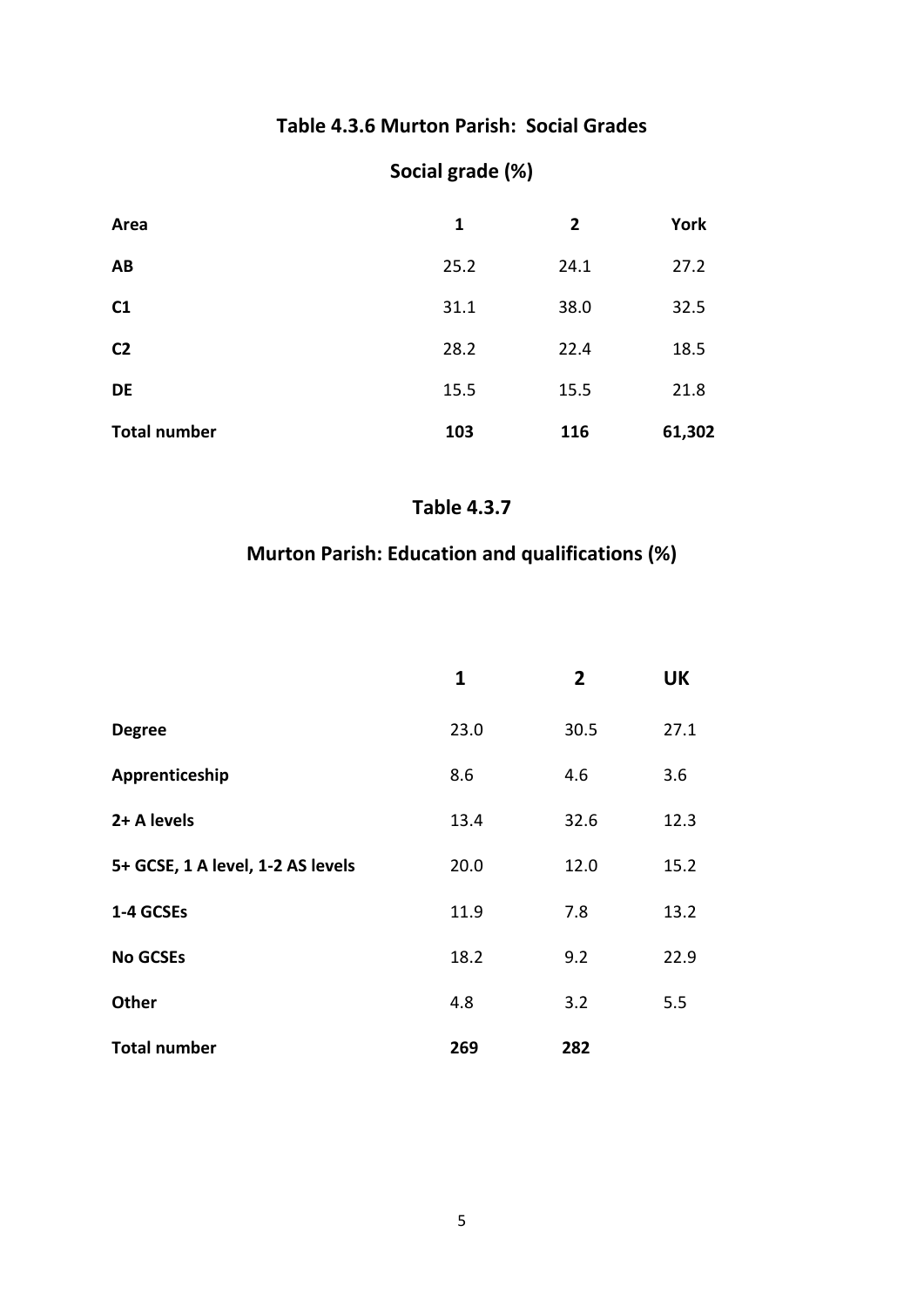## **Table 4.3.8 Murton Parish: Employment**

# **Economic activity (%)**

| Area                      | $\mathbf{1}$ | $\overline{2}$ | <b>York</b> |
|---------------------------|--------------|----------------|-------------|
| <b>Full-time employee</b> | 40.4         | 32.5           | 38.1        |
| Part-time employee        | 19.0         | 12.9           | 15.0        |
| Self employed             | 14.6         | 9.6            | 8.2         |
| <b>Unemployed</b>         | 4.0          | 2.6            | 3.1         |
| <b>Full-time student</b>  | 4.5          | 35.8           | 5.7         |
| <b>Retired</b>            | 13.8         | 3.3            | 13.8        |
| Looking after home/family | 2.4          | 2.2            | 2.7         |
| Long-term sick/disabled   | 1.2          | 1.1            | 2.5         |
| <b>Other</b>              | 0.4          |                |             |
| <b>Totalnumber</b>        | 247          | 271            | 61,302      |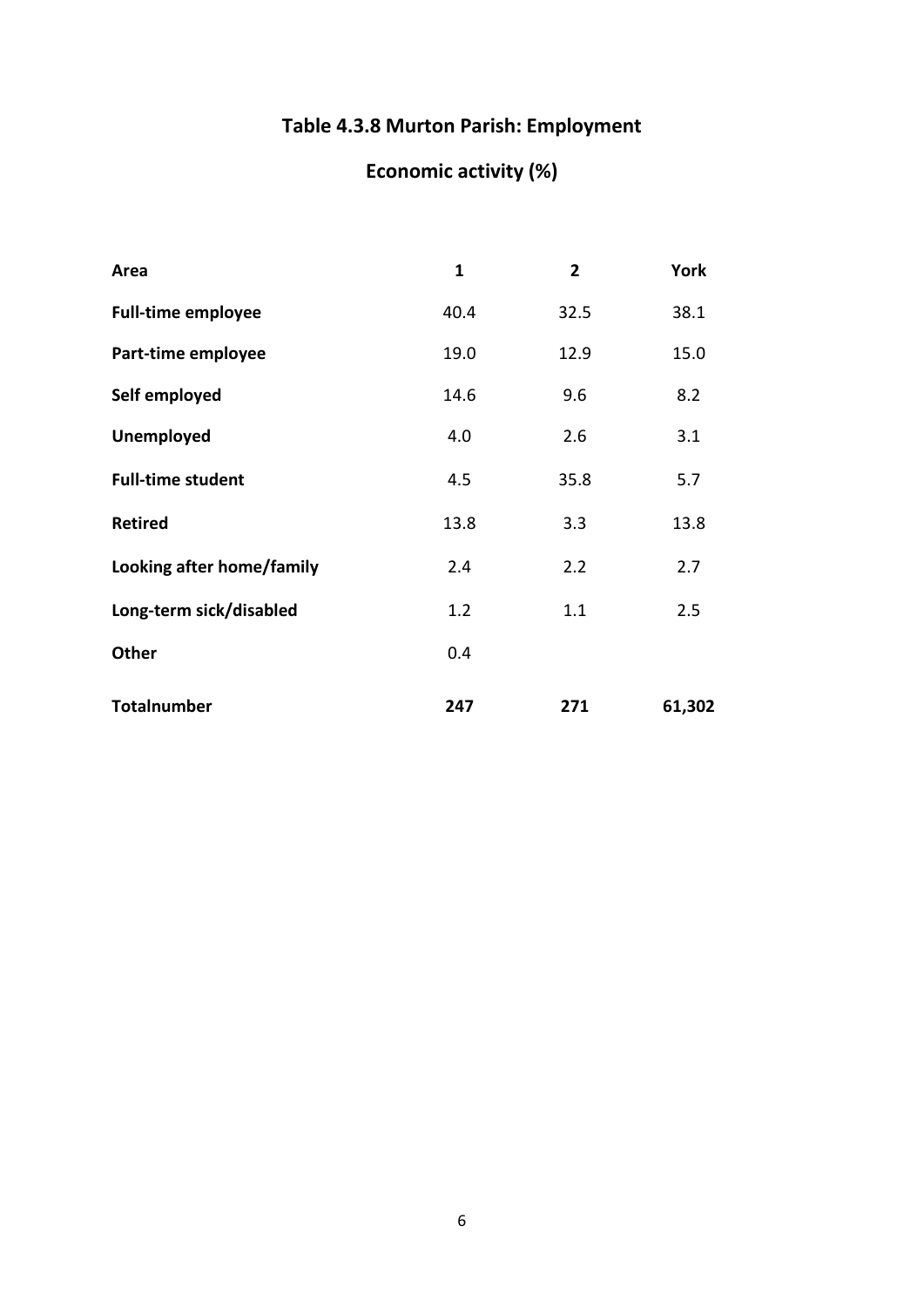## **Table 4.3.9 Murton Parish: Employment by industry**

# **Employment by industry (%)**

| Area                                          | A    | B    |
|-----------------------------------------------|------|------|
| <b>Agriculture</b>                            | 1.6  |      |
| <b>Manufacturing</b>                          | 6.0  | 3.2  |
| <b>Construction</b>                           | 11.3 | 8.6  |
| Retail                                        | 22.0 | 16.1 |
| <b>Transportation</b>                         | 6.0  | 5.4  |
| <b>Accommodation and food</b>                 | 6.5  | 12.4 |
| <b>Information and communication</b>          | 1.1  | 6.0  |
| <b>Financial services</b>                     | 3.2  | 3.2  |
| <b>Real estate</b>                            | 2.7  | 1.6  |
| <b>Professional, Scientific and Technical</b> | 3.2  | 6.5  |
| Administration                                | 4.8  | 4.3  |
| <b>Public administration and defence</b>      | 5.4  | 5.4  |
| <b>Education</b>                              | 10.8 | 11.3 |
| Health (inc. social work)                     | 10.8 | 9.1  |
| <b>Other</b>                                  | 4.9  | 6.5  |
| <b>Total number</b>                           | 186  | 186  |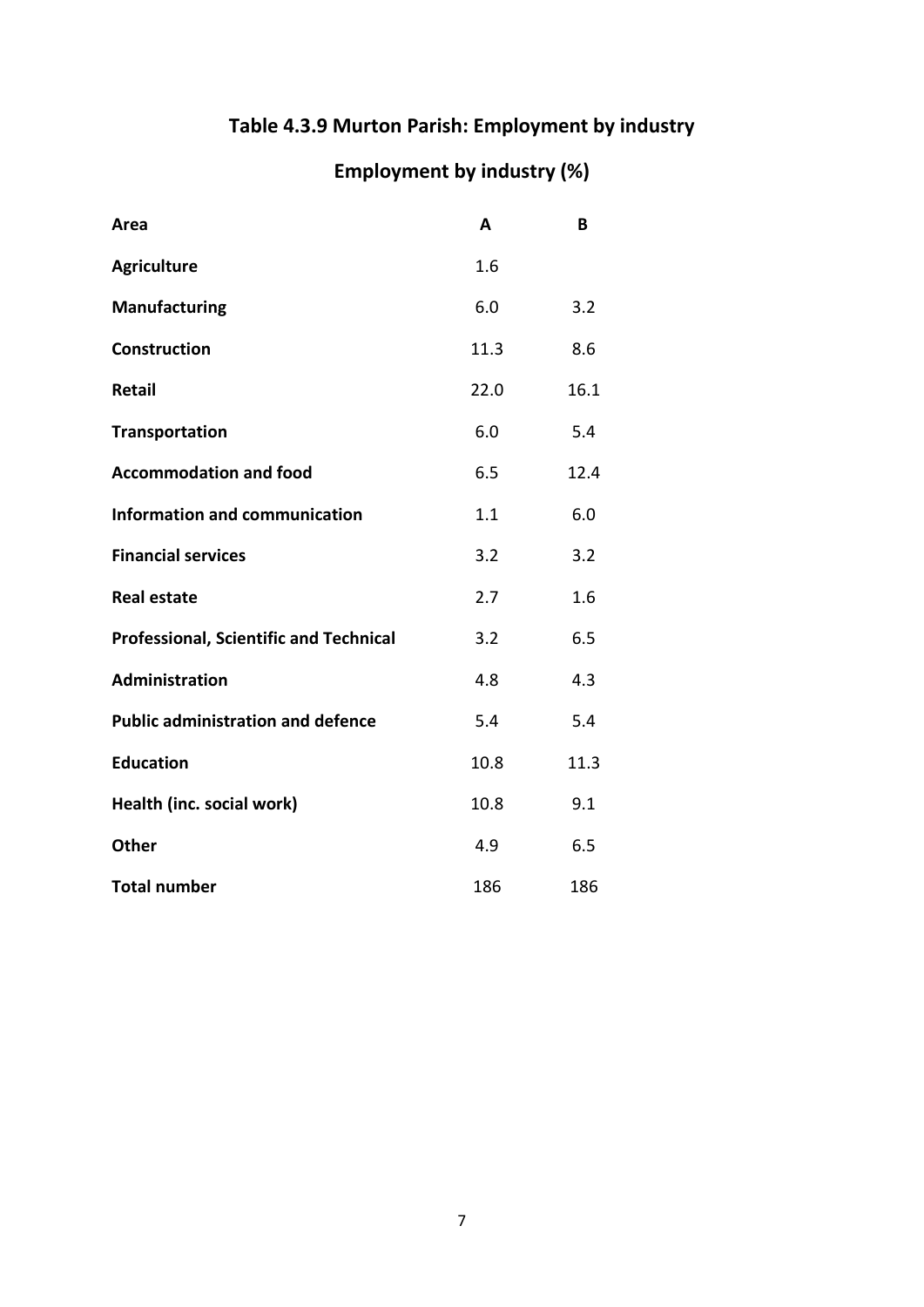#### **Table 4.3.10 Murton Parish: Health**

## **Health (%)**

| Area                | $\mathbf{1}$ | $\mathbf{2}$ | <b>York</b> | <b>UK</b> |
|---------------------|--------------|--------------|-------------|-----------|
| Very good           | 51.9         | 57.6         | 50.0        | 47.1      |
| Good                | 34.6         | 35.7         |             | 34.0      |
| Very good + Good    | 86.5         | 93.3         |             | 61.1      |
| Fair                | 11.9         | 5.9          |             | 13.3      |
| <b>Bad</b>          | 1.6          | 0.8          |             | 4.3       |
| Very bad            |              |              |             | 1.3       |
| Bad + Very bad      | 1.6          | 0.8          | 4.1         | 5.6       |
| <b>Total number</b> | 312          | 356          |             |           |

#### **Table 4.4.1 Murton Parish: Housing types**

## **Housing types (%)**

| Area                               | $\mathbf{1}$ | $\overline{2}$ | York   |
|------------------------------------|--------------|----------------|--------|
| <b>Detached</b>                    | 50.0         | 7.0            | 22.2   |
| Semi-detached                      | 44.7         | 53.0           | 36.1   |
| <b>Terraced</b>                    | 4.3          | 25.0           | 24.5   |
| Flat (purpose-built)               | 0.5          | 13.            | 13.7   |
| Flat (converted)                   |              |                | 2.5    |
| Residence in a commercial building | 0.5          | 1.0            | 1.0    |
| <b>Total number</b>                | 141          | 128            | 83,552 |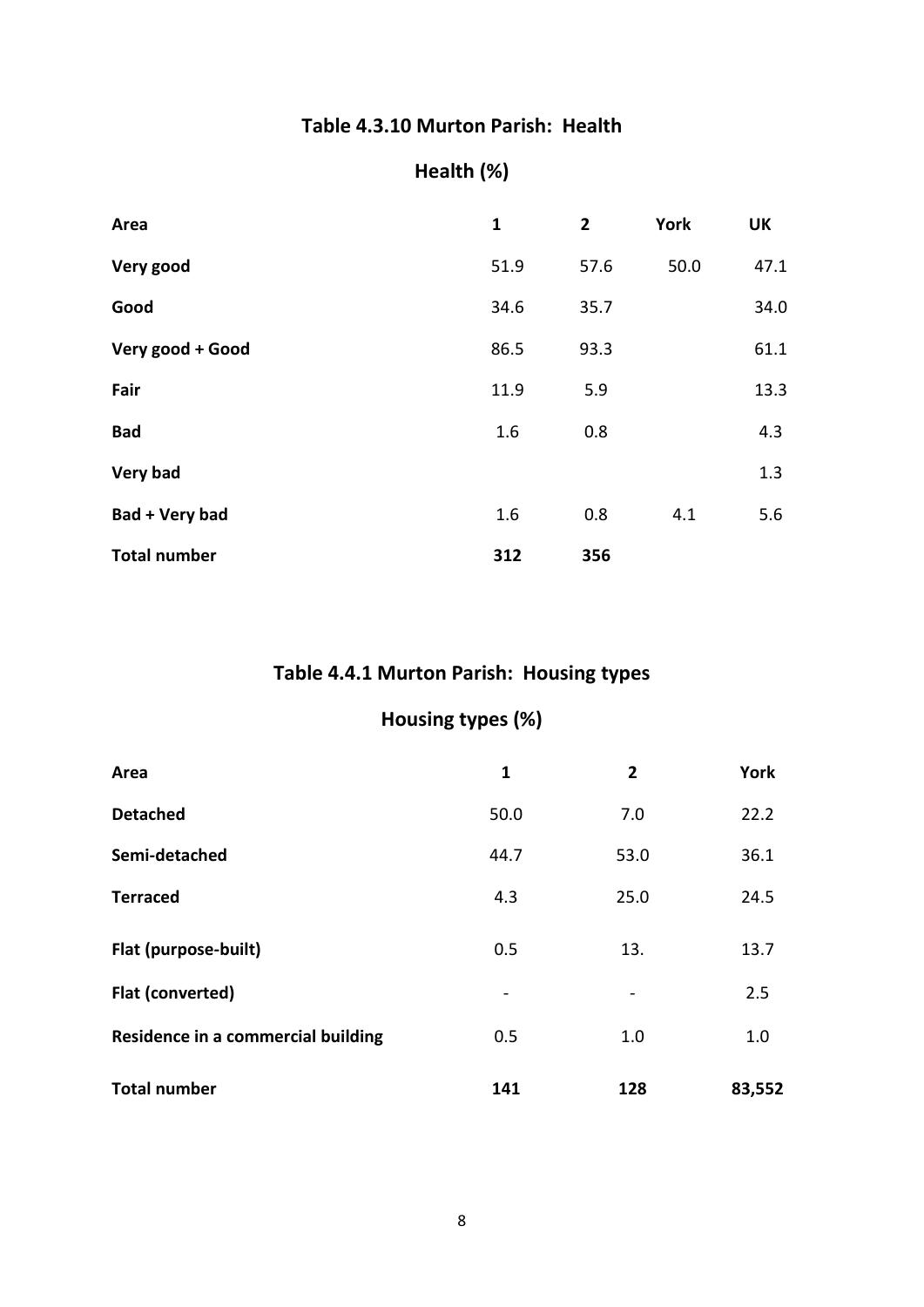## **Table 4.4.2 Murton Parish: Dwelling stock by Council Tax Band**

| Area                | $1+2$ | York   | Yorkshire/Humber |
|---------------------|-------|--------|------------------|
| $\mathbf{A}$        | 0.4   | 12.3   | 44.0             |
| B                   | 24.4  | 28.8   | 20.0             |
| $\mathsf C$         | 39.8  | 30.2   | 16.6             |
| D                   | 18.0  | 14.8   | 9.3              |
| E                   | 9.1   | 8.4    | 5.8              |
| $\mathsf{F}$        | 6.4   | 3.7    | 2.8              |
| G                   | 1.5   | 1.8    | 1.6              |
| H                   |       | 0.1    | 0.1              |
| <b>Total number</b> | 266   | 84,973 | 2,318,990        |

## **Dwelling stock by Council Tax Band (%)**

## **Table 4.4.3 Murton Parish: Housing tenure**

| Housing tenure (%)             |      |      |             |           |  |
|--------------------------------|------|------|-------------|-----------|--|
| Area                           | 1    | 2    | <b>York</b> | <b>UK</b> |  |
| <b>Owned outright</b>          | 46.7 | 17.5 | 33.9        | 30.6      |  |
| <b>Owned with mortgage</b>     | 47.4 | 40.0 | 32.9        | 32.9      |  |
| <b>Rented from council</b>     |      | 0.8  | 8.8         |           |  |
| <b>Rented other social</b>     |      | 8.7  | 5.1         | 18.2      |  |
| <b>Rented private landlord</b> | 5.1  | 31.7 | 16.4        | 16.3      |  |
| <b>Rented other</b>            | 0.8  | 1.6  | 2.8         |           |  |
| <b>Total number</b>            | 137  | 126  | 83,552      |           |  |